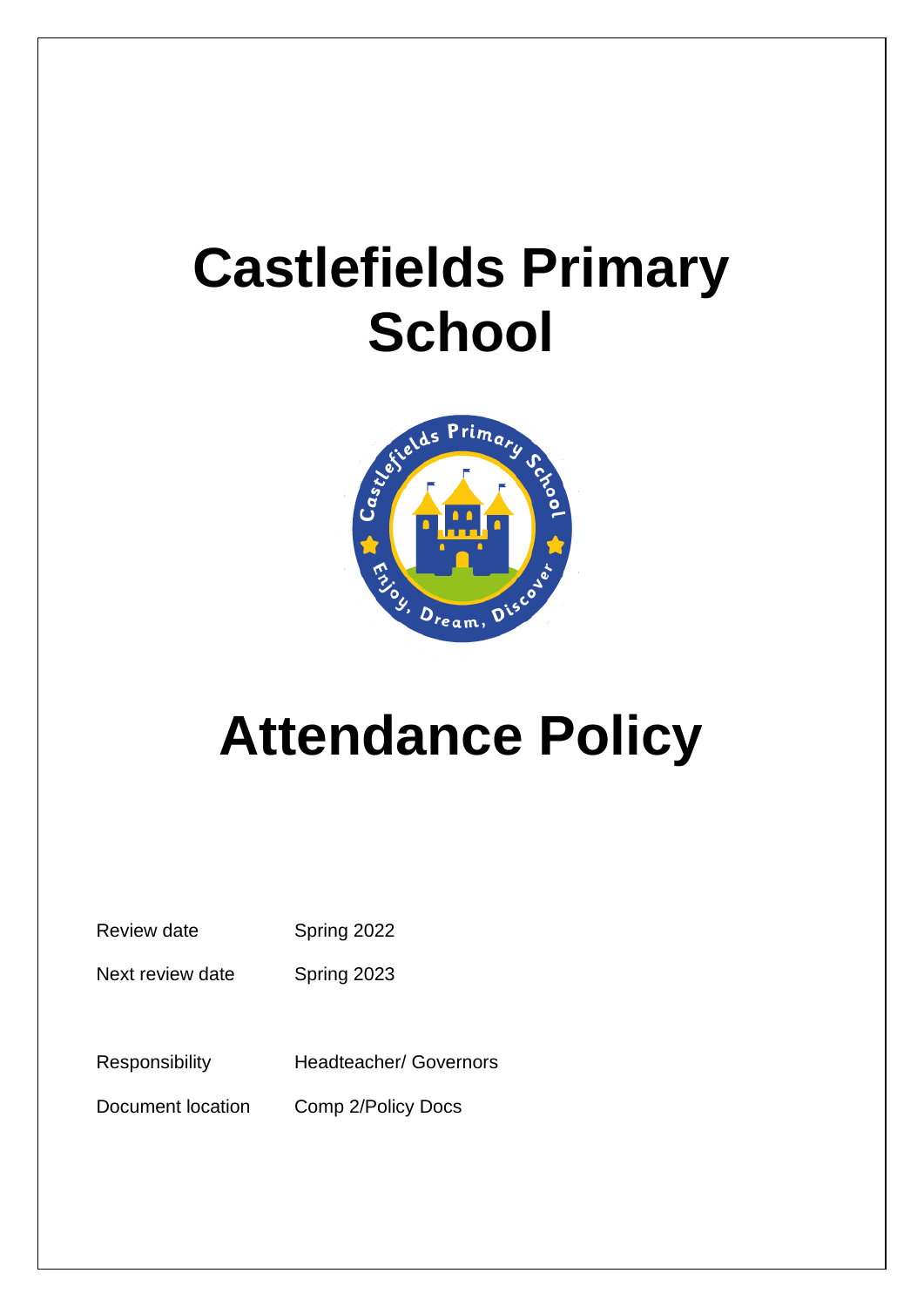# **Attendance Policy**

# **Aims and Objectives**

- To ensure all pupils take full advantage of opportunities for learning in school
- To ensure the well-being and safety of children at Castlefields
- To set school targets for attendance
- To monitor pupil absence and the reasons

#### **Intentions**

- To actively promote and encourage 100% attendance for all pupils
- Each Monday the best attending class in Key Stage 2 and Reception/Keystage One will be applauded and celebrated in assembly
- To celebrate 100% attendance for individual pupils at the end of every term
- To monitor regular and unauthorised absence and take steps to resolve this
- To work with EWO (Educational Welfare Officer) to ensure no child is absent without school being aware of the reason
- To ensure that unauthorised requests are referred to EWO
- To ensure that Leave of Absence is used only in exceptional circumstances, (family holidays are not deemed as such)
- To use the School Information Management System to analyse and monitor pupils' patterns of absence and work with parents to rectify patterns

# **Teaching and Learning Impact**

Castlefields Primary School will endeavour to reduce the disruption to children's learning through unnecessary absence and will work with families towards avoiding lateness or avoidable time off from school.

# **Equality and Inclusion**

All children will be dealt with in the same manner.

Allowances within this policy will be made for children with severe disabilities or illnesses which require additional time off for administration or medication.

## **Safeguarding**

If a child is absent for any reason for a reason unknown to the school, Parents or Carers must contact the school office in some way before 10.00 am on the first day of absence.

A text message will be sent to the Parents/Carers of any child who is not in school and school has not received a message about, via the Teachers2parents text messaging service.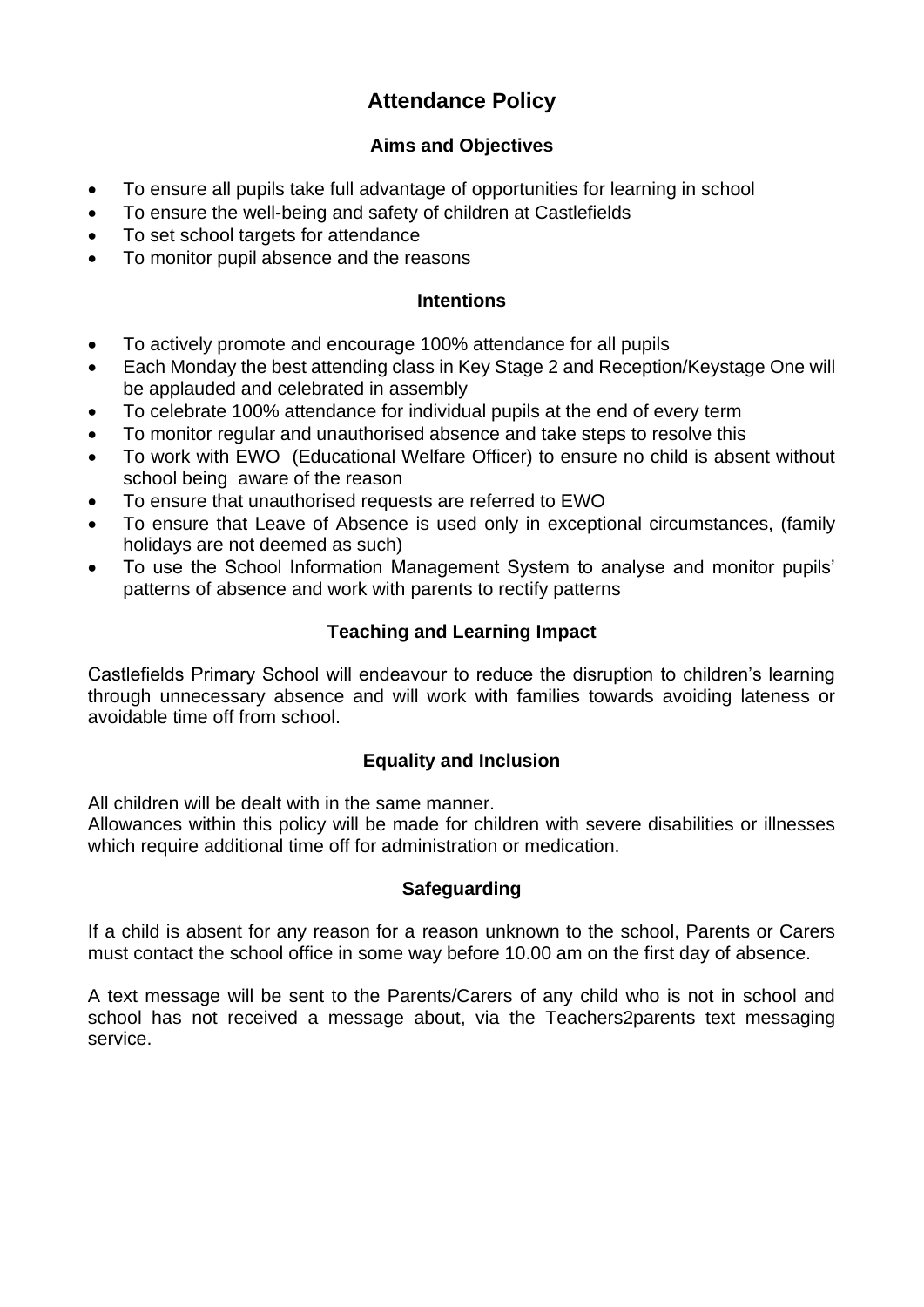# **Registration of pupils**

- Castlefields Primary will ensure that staff are aware of any new legislation with pupil registration
- Registers are to be completed accurately at the beginning of every session i.e. morning and afternoon
- Parents to be made aware of importance of contacting school to report absence before 10.00am
- Senior Managers and School Governors to ensure evaluation of attendance procedures
- Regular reports will be provided for the Governing Body of Castlefields Primary School and the Trust Board through the termly headteacher's report
- All absences will be reported by the Headteacher to the Educational Welfare Officer on their half termly visit.

## **Contents of the Attendance Register**

Each class teacher will take the attendance register at the start of the first session of each school day and at the start of the afternoon session. On each occasion they will record whether every pupil is present or absent. Arrival at school after the register closes will result in an unauthorised mark.

The school will follow up any absences to:

- 1. Ascertain the reason;
- 2. Ensure the proper safeguarding action is taken;
- 3. Identify whether the absence is authorised or not; and,
- 4. Identify the correct code to use before entering it on to the school's electronic register or management information system which is used to download data to the School Census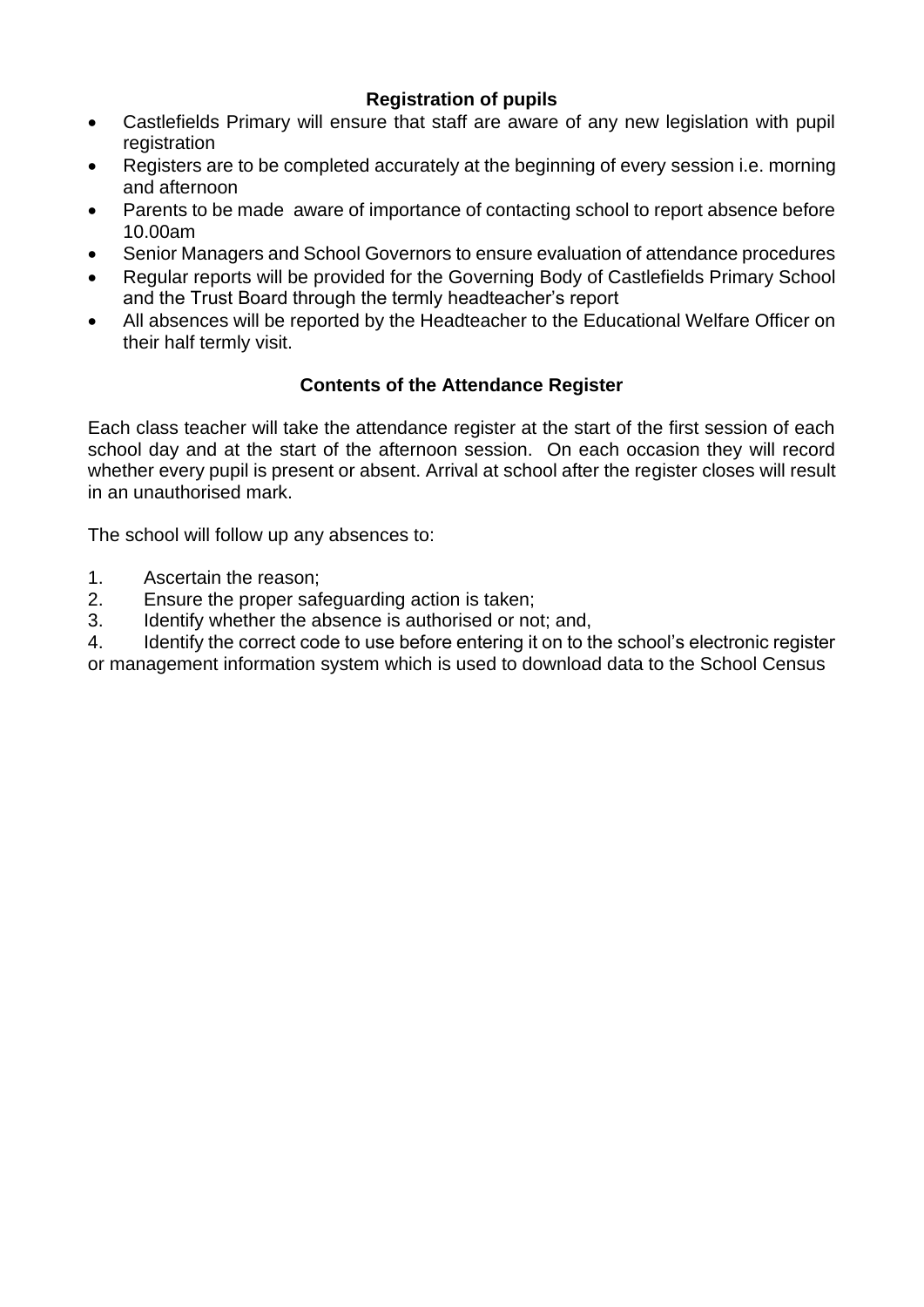# **Appendix 1**

## **Registration and Absence Procedures**

The school day begins at 8.50am and again at 1.10 pm. Arrival after the register closes will result in an unauthorised mark. The registers close at 9.00 am and 1.15pm. After that time any pupil who arrives will be recorded as being late. Parents/Carers must sign children who are late in at the main office before reporting to class. Where possible all medical/dental appointments should be made outside of the school day. However, if this is impossible, a copy of the child's medical or dental card should be shown at the office to confirm this. We can then confirm lateness as a 'medical' absence and therefore authorised.

#### **Reporting Absences**

It is a parent's responsibility to inform school of any reasons for a child's absence, before 10.00 am, each day that they are absent from school (unless otherwise arranged with school) and to provide further information as required. The process for notification is included as part of the school's welcome pack and indicates a phone call or contact on the first day of absence. We will send a letter requesting information if an explanation has not been received. We will refer the matter to the school's EWO (Educational Welfare Officer) if no response is forthcoming.

#### **Leave of absence during term time**

Since September 2013 family holidays are not deemed a reason for authorising a leave of absence.

Any family requiring leave of absence during term time will need to contact the school and speak to the Headteacher, who will then explain the procedure and consider the request in light of the following criteria:

1. The child's previous attendance history

2. The age and stage of education of the children (It is no longer possible to authorise absences in the first half term of a transition stage i.e. on entry into Reception or Year 3

- 3. The time of year in relation to SATs (Y2 and Y6) or phonic screening (Y1)
- 4. The nature of the absence

Where the school and the Parents/Carers fail to reach an agreement and the child is then absent from school the absence will be marked down as unauthorised and the EWO will be informed.

Where the Parents/Carers keep the child away for longer than the agreed period, the extra time off will also be marked down as unauthorised.

If the absence is granted, the Headteacher will sign and return the Notification of Absence form.

## **Medical Appointments**

Parents of children attending a medical appointment during the school day need to produce an appointment card/letter or similar paperwork prior to the appointment.